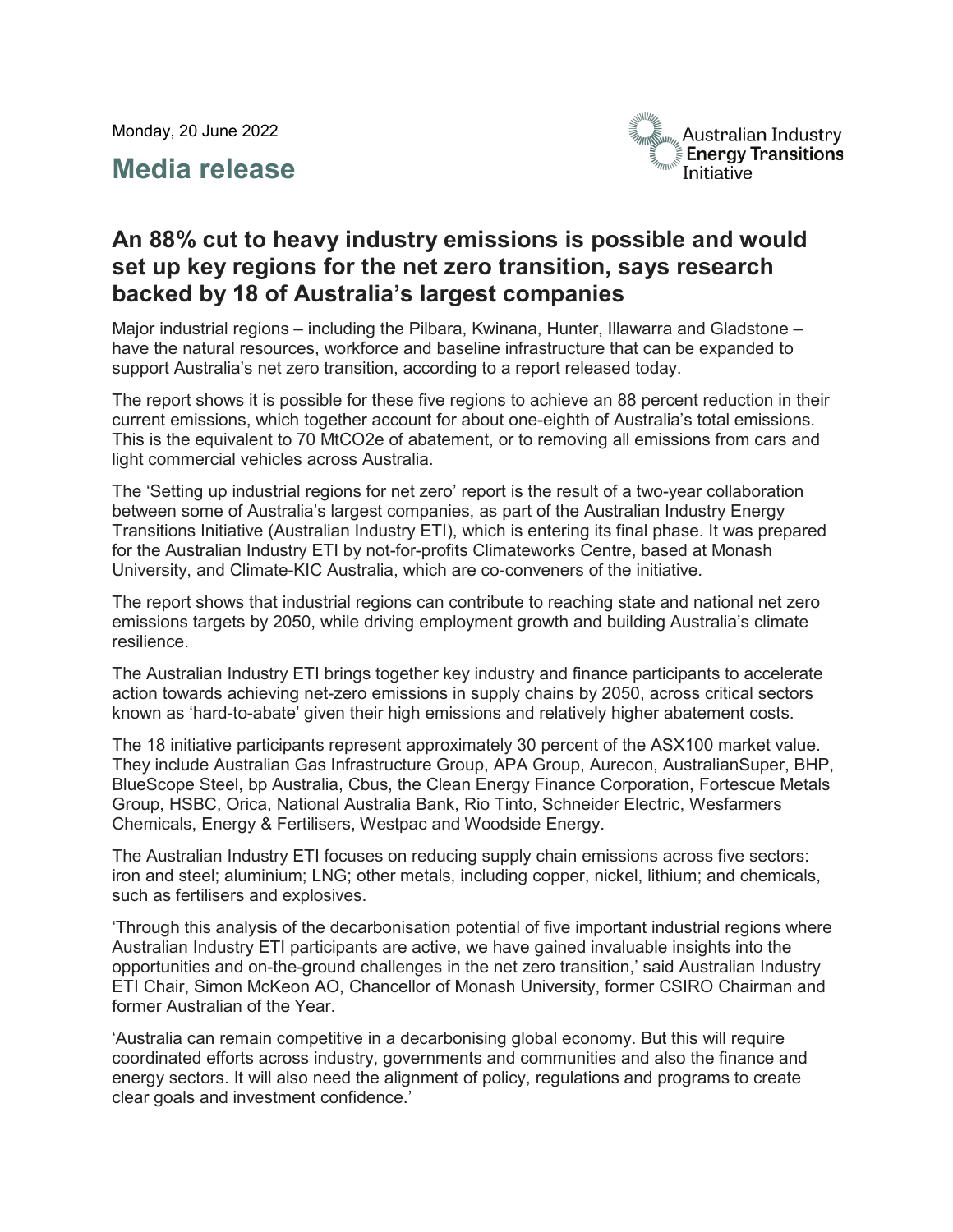The report finds Australia's industrial regions can capitalise on global demand for low-carbon products and energy exports.

'This is achievable if we rapidly deploy existing technology solutions, and support the development and demonstration of emerging opportunities through more proactive regional coordination and collaboration,' said Climateworks CEO Anna Skarbek.

The report reveals the scale of renewable energy required to decarbonise five industry supply chains in the Pilbara, Kwinana, Hunter, Illawarra and Gladstone would be an additional 25-47 percent of Australia's total electricity generation, or 68.3 to 125.9 TWh of energy.

'This will require an unprecedented transformation of the energy system,' said Ms Skarbek. 'Governments will have a significant role to play in achieving this, with supportive policy, programs and support for regional leadership efforts, especially in infrastructure which is an enabler of decarbonisation.'

The required renewable energy infrastructure, green hydrogen and energy storage has the potential to create job opportunities for 178,000 to 372,000 Australians. The investment in these regions and enabling infrastructure will be in the order of \$50 to \$100 billion, the report finds.

Targets for industrial regions can facilitate planning and action, and guide decision making for the long-term transition. This, as well as coordinated planning and development of multi-user infrastructure and the co-development of regional decarbonisation roadmaps, are among the report's recommended actions.

The formation of clustered industrial precincts is a key opportunity for Australian industry and in regions where hard-to-abate sectors are concentrated.

'Australia's industrial regions make an enormous contribution to the economy and are hugely significant in terms of jobs and identity. The regions we studied already have the industries, concentration of energy demand, investment, ports, industry knowledge and skills we need for Australia to thrive through the transition,' said Chris Lee, Climate-KIC CEO.

'This is because precinct-scale responses present opportunities to leverage multi-user infrastructure and existing workforce skills, and more effective use of transmission, distribution and storage infrastructure, which drives emissions down.'

The Australian Industry ETI is run by independent not-for-profits Climateworks and Climate-KIC, in collaboration with the global Energy Transitions Commission. Its knowledge partners include CSIRO, Rocky Mountain Institute and BloombergNEF. It is funded by philanthropy, company contributions and the Australian Government through the Australian Renewable Energy Agency's (ARENA) Advancing Renewables Program.

With momentum building across Australia's economy to decarbonise, the next phase of the initiative will focus on setting decarbonisation pathways for Australia's industrial supply chains, in line with the global goal of limiting global warming to 1.5 degrees Celsius.

'Setting up industrial regions for net zero: A guide to decarbonisation opportunities in regional Australia' will be published on 20 June 2022 and available online at [www.energy transition](http://www.energytransitionsinitiative.org/)  [initiative.org.](http://www.energytransitionsinitiative.org/)

**Media enquiries:** Kulja Coulston, 0405767256 [kulja.coulston@climateworkscentre.org](mailto:kulja.coulston@climateworkscentre.org)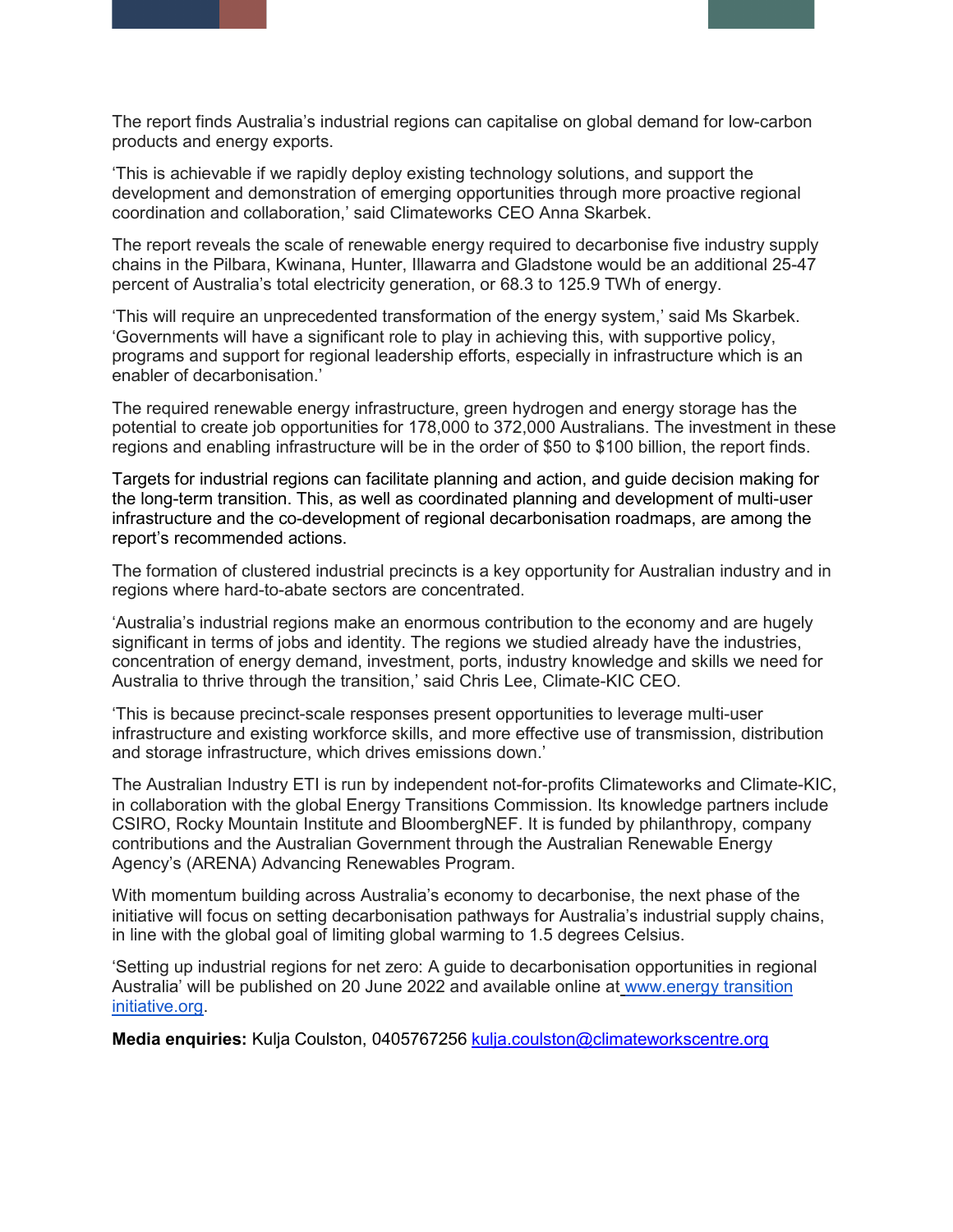# **Quotes attributable to Australian Industry ETI participants**

#### **William Cox, Chief Executive Officer of Aurecon:**

'We know the transition to net zero needs a regional focus in Australia. It is in everyone's best interests for Australia's industrial regions to decarbonise so they continue to prosper in the long term. Aurecon is seeing first-hand the innovation and momentum already being achieved by heavy industries' collaboration and investment in decarbonisation projects.'

### **Innes Willox, Chief Executive, Ai Group:**

'Industry pathways to net zero emissions are increasingly clear. While their costs and difficulties should not be underestimated, the current energy affordability crisis highlights the unsustainable cost of the status quo. Building a new advantage in clean energy and clean industry will hinge on our success in strengthening supply chains, increasing construction productivity and smartly coordinating energy assets. Federal and State Governments should work together on that agenda, while offering industry both a sustained policy signal for decarbonisation and support for the large-scale investments needed to respond to that signal.'

# **Andrew Gray, Director ESG & Stewardship, AustralianSuper:**

'Collaboration with industry and business partners via the ETI is helping to accelerate transition pathways across the economy. As this report highlights, the key Australian industrial regions where these companies operate have the potential to cut emissions by 88% through the deployment and support of current and emerging technologies. This work is a critical part of transitioning the Australian economy and our investment portfolio to net zero emissions by 2050.'

#### **Fiona Wild, Vice President Sustainability & Climate Change, BHP:**

'BHP supports the Australian Industry Energy Transitions Initiative's efforts to help identify opportunities for industrial regional economies to diversify and thrive in a lower emissions future. Collaboration across industry, governments and communities will be key to ensuring Australia can meet its decarbonisation goals and continue to achieve economic development and growth.'

#### **Frederic Baudry, President, bp Australia and SVP fuels and low carbon solutions Asia Pacific bp:**

'bp's purpose is to reimagine energy for people and the planet and has an ambition to be a net zero company by 2050 or sooner and to help the world get to net zero.

'We are already making the investments in the projects, technology and partnerships needed to unlock a low emissions future. We also know we can't do it alone and that's why we are working across supply chains and with governments to get projects off the ground.

'Our plans for an integrated energy hub at Kwinana that will produce and distribute renewable fuel and energy for the future are emblematic of how critical the regions will be in the transition, and how we see hydrogen as critically important to meet the demands of hard-to-abate heavy industries.'

# **Gretta Stephens, Chief Executive Climate Change & Sustainability, BlueScope Steel**

'BlueScope welcomes the release of the Australian Industry ETI Phase 2 Report: A guide to decarbonisation opportunities in regional Australia. Our regions are important contributors to the Australian economy that also present significant opportunities to leverage existing infrastructure and skilled workforces to decarbonise Australia's key supply chains and remain competitive in a decarbonising global economy. Importantly, the report highlights that achieving net zero emissions is a significant task which will require a high level of ambition and coordination. The findings are consistent with BlueScope's own views on the size of the challenge and the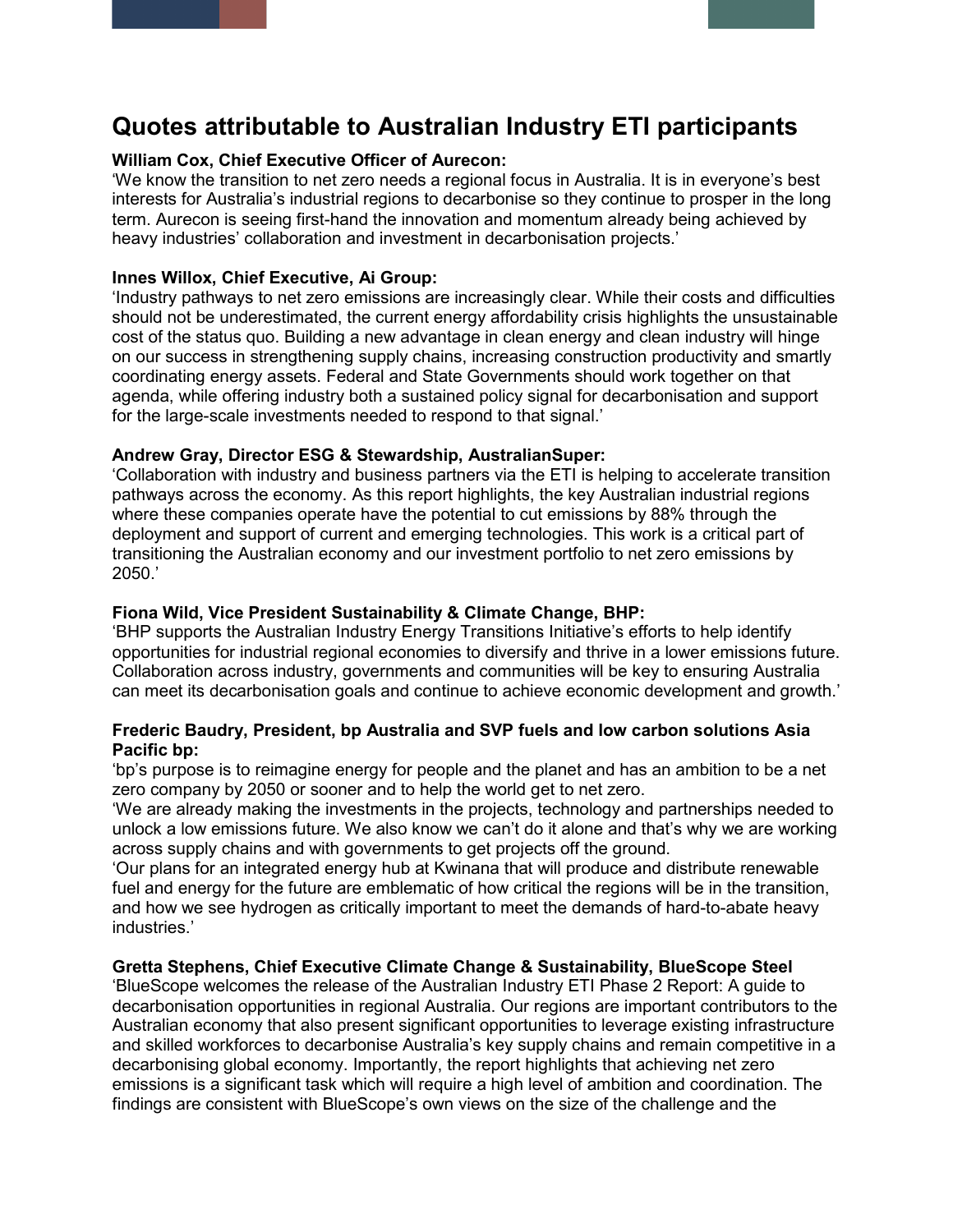importance of the key enablers to decarbonising our industry, being commercial scale low carbon technologies, access to affordable reliable renewable energy and hydrogen, access to appropriate quality raw materials, and supportive policy.'

#### **Kristian Fok, Chief Investment Officer at Cbus:**

'The Australian Industry ETI plays an important role in finding pathways forward to decarbonise hard to abate sectors. Collaboration is key across industry, government and finance to realise the scale required for these decarbonisation projects. The report highlights significant opportunities for Australia to develop renewable resources and technology. Our combined efforts will reduce investment risk, increase employment and investment opportunities within Australia.'

# **Ian Learmonth, CEO Clean Energy Finance Corporation:**

'The Australian Industry ETI is demonstrating important leadership in the energy transition, including the critical area of industrial decarbonisation. This recent report brings together valuable insights to help us achieve net zero emissions across significant supply chains. Australia's regions have long been recognised as significant sources of energy production for the nation, and we're pleased to support this report in providing a pathway to how regions can undertake large-scale transformation and continue to be energy and decarbonisation powerhouses for the 21st century.'

# **Dr Michael Battaglia, CSIRO Towards Net Zero Mission Lead:**

'The success of our regions is key to Australian prosperity and there are substantial opportunities available to us as we transition to a low emission economy. There is however a significant challenge to support and coordinate the simultaneous shifts in infrastructure, regulation, skills, technology and finance and investment that is needed for the transition. That's why CSIRO is deploying mission-driven science to bring together research, industry, government and the community to address these challenges.'

# **Christopher Davis, Chief Financial Officer at Orica:**

'With our longstanding presence in the Hunter Valley, Gladstone and the Pilbara regions, we understand the potential economic and environmental opportunities presented by regional decarbonisation. Working collaboratively with government, industry and our peers, we have recently announced several decarbonisation initiatives at some of our major manufacturing facilities across regional Australia. These projects are an important foundation for realising lowcarbon manufacturing precincts, and we must continue to work collectively to ensure our industry, and Australia, remains competitive in a low carbon economy.'

# **Pacific Zone President, Schneider Electric, Gareth O'Reilly:**

'The Australian Industry ETI's report, Setting up industrial regions for net zero, shows that net zero ambition is realistic and worthy of investment. Action on decarbonisation presents an opportunity to be more efficient, create new jobs, and drive greater innovation and digital transformation – across companies, organisations, and even communities and entire regions. A net zero partnership among public and private enterprise would present real social and economic advantages, as well as environmental benefits.'

# **Tony Cudmore, Senior Vice President Strategy and Climate, Woodside Energy:**

'We welcome this cross-sector research which highlights that delivering regional decarbonisation opportunities, including the options outlined for the Pilbara and Kwinana, will require cooperation from industry, government and community stakeholders.'